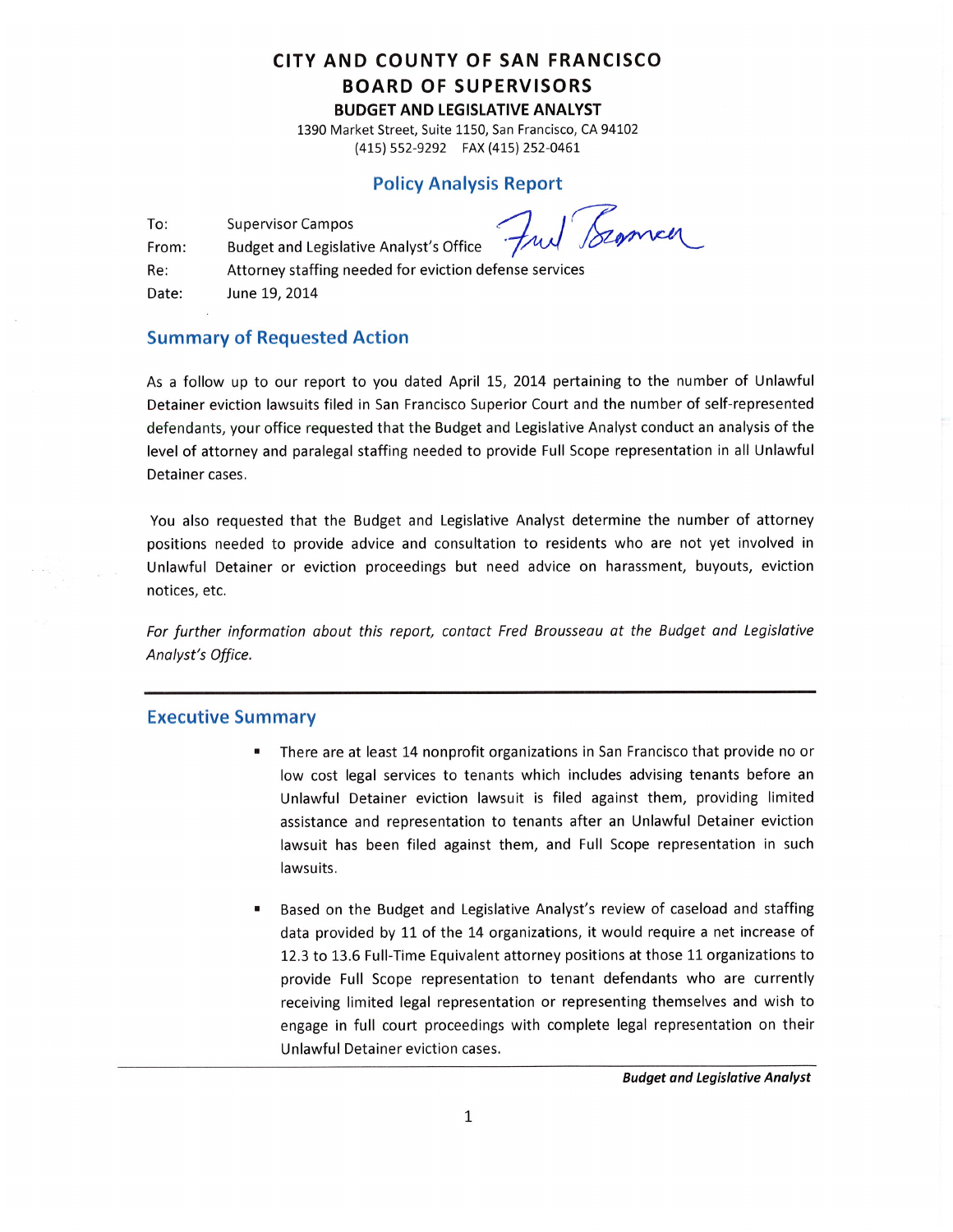- These 12.3 to 13. 6 additional positions could be added to existing Full-Time Equivalent attorney positions at the organizations that now provide Full and Limited Scope representation services to tenant defendants.
- The net staffing need identified by the Budget and Legislative Analyst is based on the Superior Court's reported 1,106 Unlawful Detainer eviction cases in Calendar Year 2013 that were scheduled for a settlement conference in Superior Court with the tenant having no legal representation.
- This Budget and Legislative Analyst's estimated net staffing need would leave approximately 11 - 12.3 Full-time Equivalent attorney positions at the service provider organizations who could continue to provide advisory services to tenants prior to an Unlawful Detainer case being filed or assistance to tenants in preparing Answers or motions after an Unlawful Detainer eviction lawsuit has been filed against them. These latter cases do not all require Full Scope services since many of them reportedly settle outside of court.
- Unlawful detainer caseload statistics maintained by the Superior Court and the 11 service providers that provided caseload and staffing data to the Budget and Legislative Analyst are inconsistent and cannot be used to readily assess the optimal level of legal services needed for these cases, or to determine case outcomes.
- Evictions in San Francisco have increased in recent years, according to San Francisco Rent Board statistics, and the current Unlawful Detainer lawsuit caseload and needed attorney staffing levels identified in this report may be subject to further increases or decreases in the future based on eviction trends and changes in the San Francisco real estate market.

# **Policy Options**

1. The Board of Supervisors could recommend additional funding to cover a net increase of between 12.3 to 13.6 Full-Time Equivalent attorney positions to enable organizations providing legal services to tenants to provide Full Scope representation to tenant defendants in Unlawful Detainer lawsuit cases that are recorded by the Superior Court as scheduled for court settlement conferences but without legal representation for the tenant.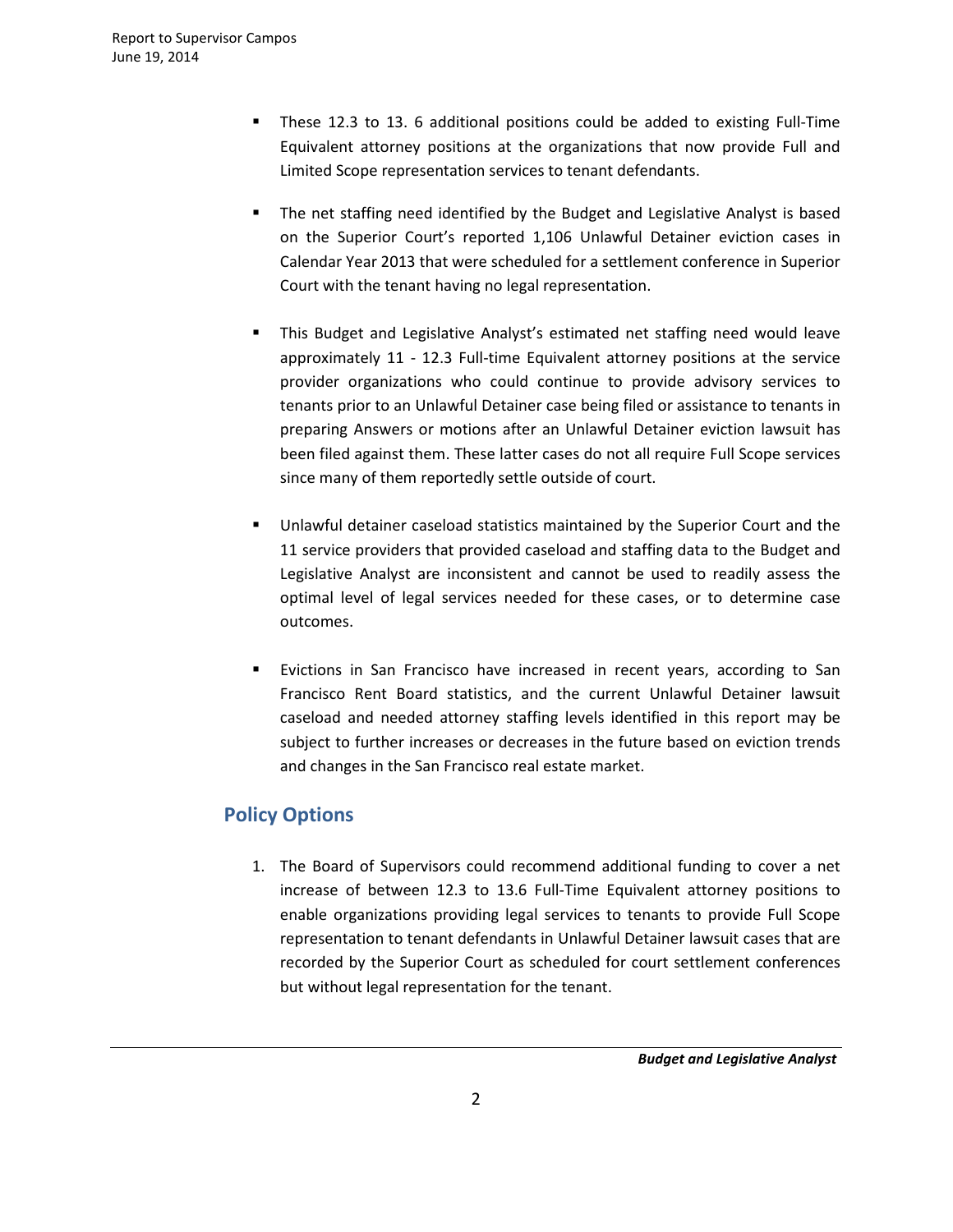2. To better track actual Unlawful Detainer caseload and the level of legal staff needed to represent all tenants who are not able to afford a private attorney and wish to pursue their case fully in court, the Board of Supervisors could request that the Superior Court enhance their Unlawful Detainer caseload recording methods to include case outcomes, such as whether cases now classified as No Appearance or Self-represented were settled and had any legal representation, and request that the legal service providers that receive City funding better and more consistently track their client outcomes, particularly cases that settle outside court.

## **Background**

 $\overline{a}$ 

#### **Unlawful Detainer Proceedings and Caseload**

Unlawful Detainers are court proceedings required by State law for landlords to evict a tenant who has not vacated a residence within a specified period of time after receiving an eviction notice.<sup>[1](#page-2-0)</sup> Eviction notices fall into one of two categories:

- 1) 3-day Notices to Cure or Quit or to Quit only; or
- [2](#page-2-1)) 30-, 60- or 90-day Notices Terminating Tenancy. $2$

3-day Notices to Cure or Quit give tenants the option of vacating their rental unit or remaining if they "cure" a problem such as paying their rent, removing a pet not allowed by their rental agreement or by correcting some other violation of their rental agreements. 3-day Notices to Quit do not offer the option of "curing" the problem. 30-, 60- or 90- day notices are used in situations where the landlord is not offering a Cure or Quit option, but, instead, is terminating the tenancy. 3-day Notices to Cure or Quit are most typically used for For Cause evictions and 30-, 60- and 90-day Notices Terminating Tenancy are used for No Fault evictions such as a landlord removing a tenant while substantial rehabilitation of the rental unit is taking place or an Ellis Act eviction in which tenants must vacate their rental unit because their landlord reports that they are going out of the rental business.

In instances when a tenant has not "cured" the problem stated within the required three days of receiving a 3-day Notice to Cure or Quit and remains in the rental unit or

<span id="page-2-0"></span> $1$  California Civil Code Sect. 1940 et seq., Code of Civil Procedures Sect. 1166.

<span id="page-2-1"></span> $2$  60-day notices are most common but 30-day notices are required for tenants that have been in a rental unit for less than one year. 90-day notices are required for tenants who use Section 8 vouchers for their rental.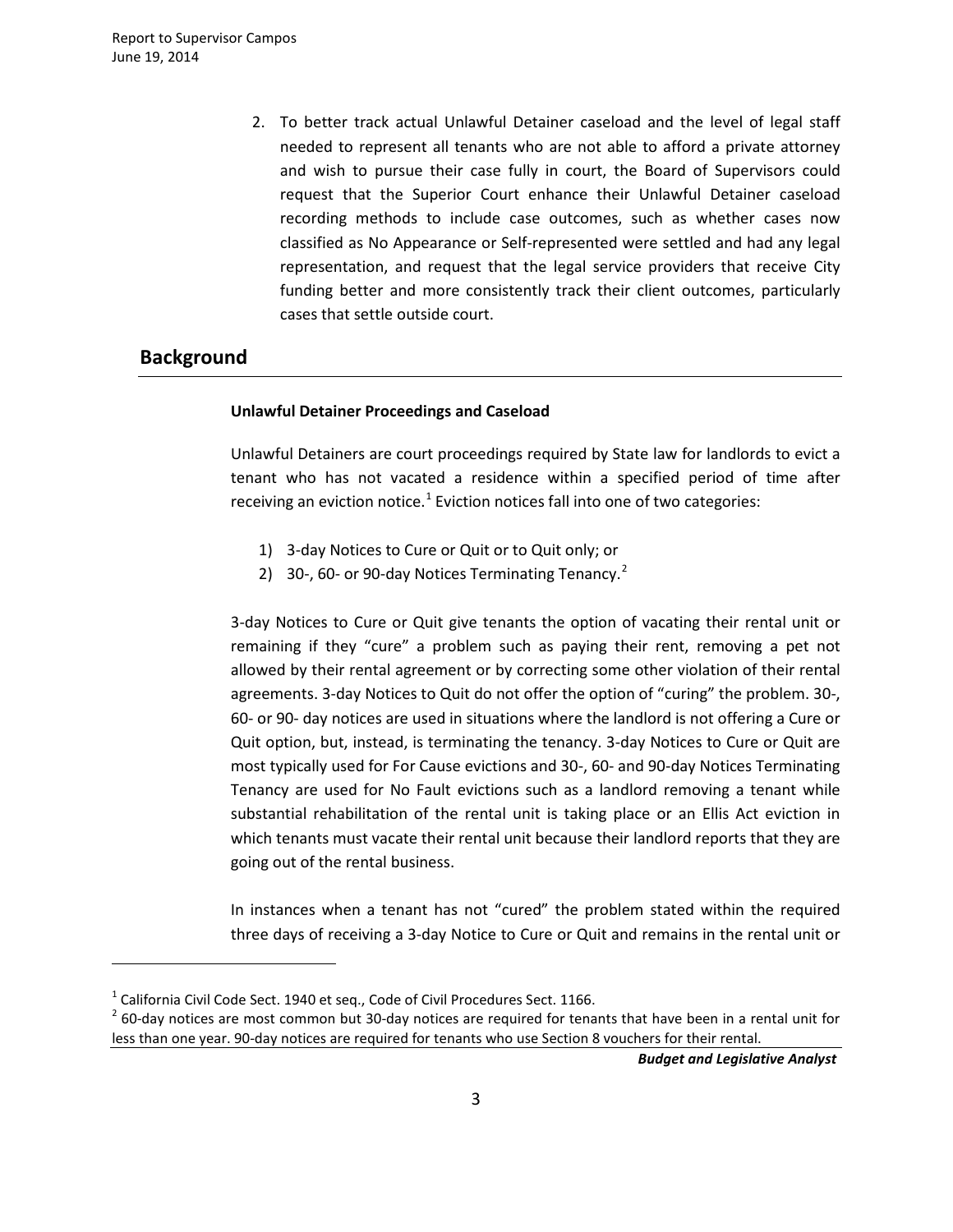$\overline{a}$ 

hasn't vacated the premises by the deadline for a 3-. 30-, 60- or 90- day Notice Terminating Tenancy, the landlord cannot take possession of the rental unit without first filing a Summons and Complaint, or Unlawful Detainer lawsuit, in Superior Court. Once filed and the tenant is served with the complaint, the tenant has five days to respond, or "Answer".<sup>[3](#page-3-0)</sup> The matter then proceeds through the Court and can be disposed of after a hearing, a trial by a judge, a jury trial, or as a default judgment in instances when the tenant does not respond to the Unlawful Detainer Summons and Complaint. Some landlords and tenants settle their case without going through any court proceedings.

In the Budget and Legislative Analyst's Policy Analysis Report to Supervisor Campos dated April 15, 2014, the following San Francisco Superior Court statistics were reported showing that, in a high number of cases, defendants either represented themselves or did not appear in court. Exhibit 1 presents the Superior Court's caseload data for Calendar Years 2012 and 2013.

# **Exhibit 1: Number of Unlawful Detainers Filed in San Francisco Superior Court, by Representation or No Appearance Calendar Years 2012 and 2013**

|         |             | Ħ            | # No       |        |
|---------|-------------|--------------|------------|--------|
|         | # Self-     | Represented  | Appearance |        |
| Year    | represented | by Attorneys | Cases      | Total  |
| 2013    | 1,541       | 588          | 1,294      | 3,423  |
| % Total | 45.0%       | 17.2%        | 37.8%      | 100.0% |
| 2012    | 1,856       | 478          | 1,361      | 3.695  |
| % Total | 50.2%       | 12.9%        | 36.8%      | 100.0% |

Source: San Francisco Superior Court

### **Current Provision of Low or No Cost Tenant Legal Services**

Many of the tenant defendants who do receive legal representation in Unlawful Detainer cases are represented by attorneys from one of the nonprofit organizations in San Francisco that provide legal services to tenants at no or low cost. However, the

<span id="page-3-0"></span> $3$  The period to answer could be 15 days in instances where multiple attempts to serve the tenant in person have failed and the landlord obtains permission from the court to send the notice by mail.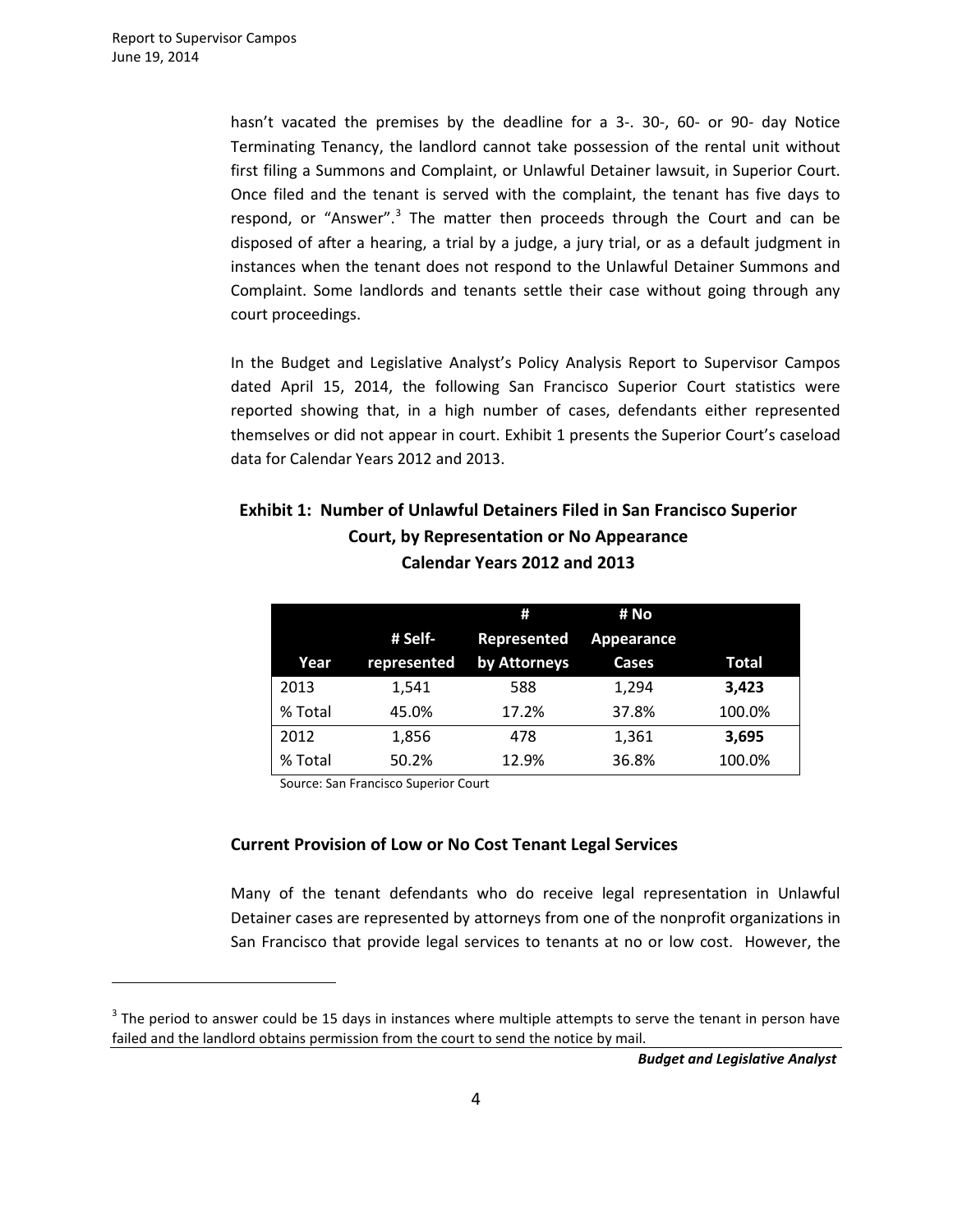level of service or representation provided varies, with many tenants receiving only advisory services before an Unlawful Detainer lawsuit is filed against them or Limited Scope representation after an Unlawful Detainer lawsuit is filed against them, and then representing themselves in some or all court proceedings if their cases are not settled. The services provided to tenants by these organizations are as follows:

- 1. Advice and consultation on eviction and other landlord/tenant issues before an Unlawful Detainer lawsuit is filed against the tenant.
- 2. Assistance to tenant defendants after an Unlawful Detainer lawsuit is filed against them, in preparing Answers to Unlawful Detainer Summons and Complaints or in filing motions (e.g., Motion to Quash Service of Summons,) but without an attorney representing the tenant in court and not providing representation through case disposition.
- 3. Limited Scope representation, in which an attorney provides some representation, potentially including some court appearances, but not necessarily through case disposition or for all of the court proceedings.
- 4. Full Scope representation, in which an attorney provides legal services from the outset of the case through case disposition, whether resolved outside of court, or through court proceedings such as a settlement conference or trial.

According to the legal service providers surveyed by the Budget and Legislative Analyst for this analysis, Full Scope representation includes submitting and responding to discovery (including taking and defending depositions), developing the evidence, filing motions to compel, engaging in settlement negotiations, and representation at trial, if needed. A Limited Scope Court form is supposed to be filed with the Superior Court if an attorney represents a defendant at a court appearance for an Unlawful Detainer case, knowing that they cannot represent the defendant at subsequent court appearances, if needed.

It is assumed by the Superior Court that an attorney who files a "Substitution of Attorney" Court form at any point during the case in which a court appearance is required is providing Full Scope services through disposition of the case. It should be noted that attorneys may sign retainers with defendants agreeing to provide Full or Limited Scope services, and never have to file with the Superior Court as representing the defendant because the case is disposed of prior to a court appearance such as through a settlement between the tenant and landlord.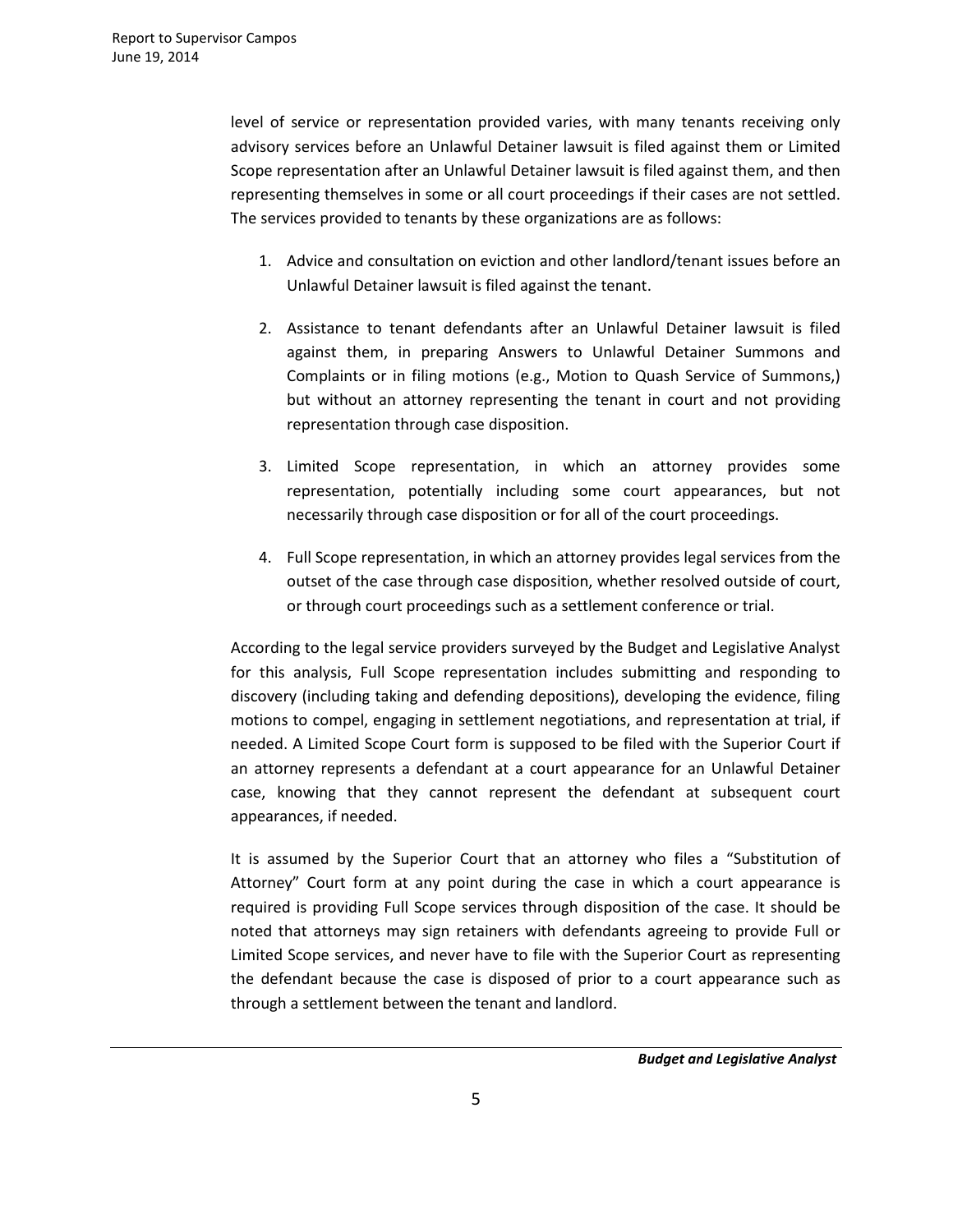At present there are at least 14 organizations in San Francisco that provide most, if not all, of the services listed above to tenants at low or no cost.<sup>[4](#page-5-0)</sup> Private attorneys who also provide these services to tenants for a fee are not covered in this analysis.

The Budget and Legislative Analyst surveyed the 14 organizations to determine their current annual caseloads, staffing and allocation of staffing between the four service categories listed above and received responses from 11 organizations. The objective of the survey was to determine caseload in each of the four service categories and: 1) the number of attorneys are currently providing Full Scope representation, 2) the number of attorneys providing Limited Scope representation, 3) the number of attorneys providing assistance with filing Answers and motions without agreeing to make any court appearances, and 4) the number of attorneys providing only advice and consultation to tenants prior to an Unlawful Detainer lawsuit being filed.

It should be noted that San Francisco Rent Board statistics show that evictions in San Francisco have been increasing in recent years. The current Unlawful Detainer lawsuit caseload and needed attorney staffing levels most likely track overall eviction patterns and the San Francisco real estate market in general. The Unlawful Detainer lawsuit caseload and legal service staffing needs may be subject to increases or decreases in the future based on changes in the number of evictions and the San Francisco real estate market in general.

While information on paralegal staffing was obtained from the service providers surveyed and analyzed by the Budget and Legislative Analyst, no changes are identified in paralegal staffing needs from the current number of paralegals that participate in legal representation services at the 11 service providers since paralegal participation is minimal.

### **Results**

 $\overline{a}$ 

The Budget and Legislative Analyst estimates that 1,106 defendants could benefit from Full Scope representation, but do not currently receive such services. These 1,106 cases are based on the Superior Court's reported number of Calendar Year 2013 Unlawful Detainer cases that were scheduled for court settlement conferences and for which the

<span id="page-5-0"></span> $4$  The Budget and Legislative Analyst attempted to contact 14 organizations, but only 11 organizations provided information on staffing and caseloads.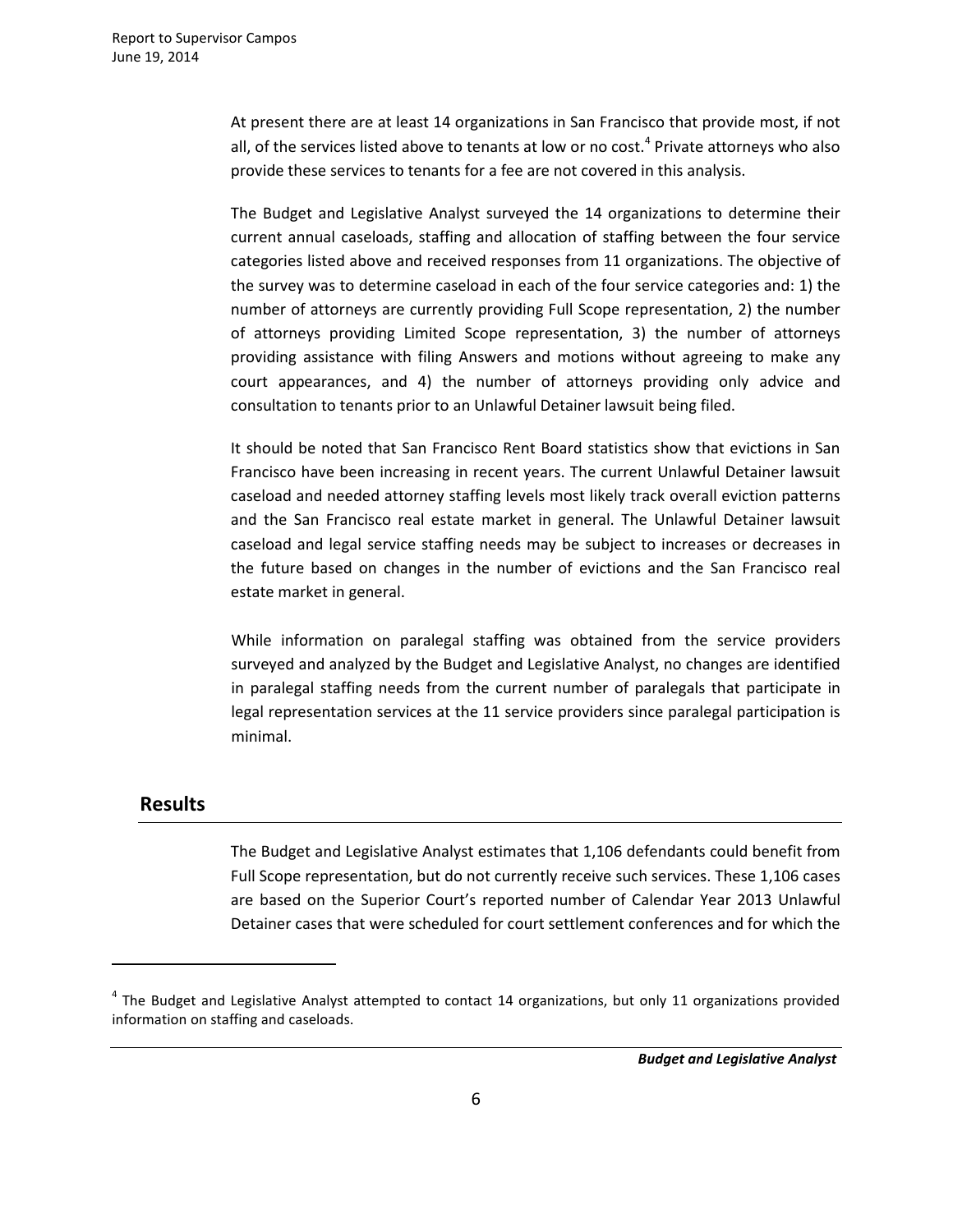defendants had no legal representation. Providing Full Scope representation in these 1,106 cases would require an *additional* 12.3 to 13.6 Full-Time Equivalent attorney positions (FTEs) above and beyond the 29.2 attorney positions currently on staff at the 11 legal service organizations that provided caseload and staffing data to the Budget and Legislative Analyst.

The range of estimated FTE attorneys needed is based on an assumed caseload of 62.5 cases per FTE attorney per year and the assumption that a portion of existing attorney positions currently providing Limited Scope services could become available to provide Full Scope services if staffing for the organizations is increased to allow for Full Scope services for all tenants needing that level of service.

The Budget and Legislative Analyst assumed that existing attorney staff already providing Full Scope services would continue to do so, staff now providing Limited Scope services would convert their efforts to Full Scope services, and the rest of the existing attorney staff would continue to provide advice, counseling, or help with tenant Answers or motions but would not appear in court in conjunction with these services.

The estimated net need in staffing is summarized in Exhibit 2 under two scenarios with different assumptions about the level of staff available to convert their services to Full Scope (either 25 or 33 percent).

# **Exhibit 2: Key Estimates for Determining Additional Full Time Equivalent (FTE) Attorneys Needed to Provide Full Scope Tenant Representation**

| <b>Need for</b><br><b>Full Scope</b><br>(Cases)<br>(a) | Ideal<br><b>Caseload</b><br>per FTE<br>(b) | FTE's<br><b>Needed for</b><br><b>Full Scope</b><br>(c)=(a)/(b) | <b>Existing FTEs</b><br><b>NOT Providing</b><br><b>Full Scope</b><br>(d) | % FTEs<br><b>Available to</b><br><b>Change to Full</b><br><b>Scope</b><br>(e) | <b>Available FTE's</b><br>to Change to<br><b>Full Scope</b><br>$(f) = (d)^*(e)$ | <b>Needed</b><br>FTE's<br>$(g) = (c)-(f)$ |
|--------------------------------------------------------|--------------------------------------------|----------------------------------------------------------------|--------------------------------------------------------------------------|-------------------------------------------------------------------------------|---------------------------------------------------------------------------------|-------------------------------------------|
| 1,106                                                  | 62.5                                       | 17.7 FTE                                                       | 16.4 FTE                                                                 | 25%                                                                           | 4.1 FTE                                                                         | 13.6 FTEs                                 |
| 1,106                                                  | 62.5                                       | 17.7 FTE                                                       | 16.4 FTE                                                                 | 33%                                                                           | 5.4 FTE                                                                         | 12.3 FTEs                                 |

Source: Budget and Legislative Analyst estimates based on information provided by the Superior Court and 11 legal service providers for Unlawful Detainer cases.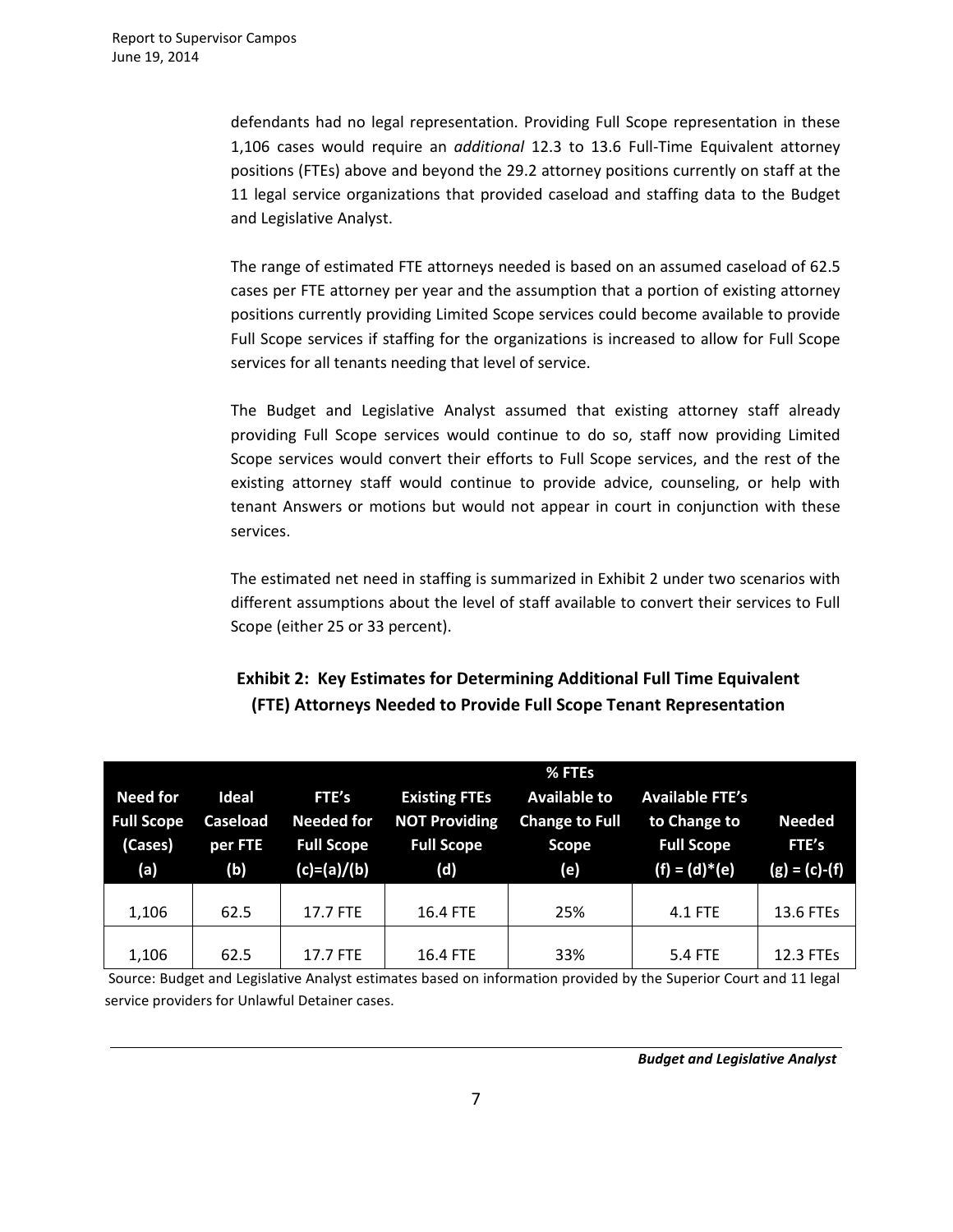$\overline{a}$ 

The method for how each estimate in Exhibit 2 was obtained is further described below.

#### *Determining Need for Full Scope Services*

As previously stated, 11 of the 14 organizations surveyed by the Budget and Legislative Analyst provided information on the number of tenants<sup>[5](#page-7-0)</sup> that received legal services in 2013, by type of service. As illustrated in Exhibit 3, there are significant differences between Unlawful Detainer caseload statistics reported by the Superior Court and the service providers. For example, 258 more tenants received legal services from the providers than cases recorded by the Superior Court in 2013. Further, the Superior Court reported 543 cases receiving Full Scope services and 45 cases receiving Limited Scope services compared to 801 and 916 recorded by the providers, respectively.

## **Exhibit 3: Unlawful Detainer Cases Filed as Reported by the Superior Court Compared to Caseload Reported by Service Provider Organizations, 2013**

| <b>Superior Court Statistics</b>       |       | Statistics from Service Providers <sup>2</sup> | <b>Variance</b> |       |
|----------------------------------------|-------|------------------------------------------------|-----------------|-------|
| Full Scope Representation <sup>1</sup> | 543   | <b>Full Scope Representation</b>               | 801             | 258   |
| Limited Scope Representation           | 45    | Limited Scope Representation                   | 916             | 871   |
| <b>Subtotal Legal Representation</b>   | 588   | <b>Subtotal Legal Representation</b>           | 1,717           | 1,129 |
| Self-Representation                    | 1,541 | <b>Answers and Motions</b>                     | 1,962           | N/A   |
| No Appearance                          | 1,294 |                                                |                 |       |
| <b>Total Cases</b>                     | 3,423 | <b>Total Cases</b>                             | 3,679           | 256   |

Sources: Superior Court and 11 organizations that provided legal services in 2013

1. The Superior Court provided statistics on total legal representation and Limited Scope representation filed. It is assumed that the difference between total legal representation and Limited Scope representation filed represents the number of cases in which attorneys provided Full Scope representation.

2. These statistics exclude 1,393 cases in which attorneys provided legal advice and counseling to cases prior to an Unlawful Detainer being filed.

> The differences in caseload counts and classifications are explained by limitations in the Court's and the providers' methods of counting caseload. Two key limitations are that: 1) neither the Court or the providers adequately track case outcomes, and 2) the providers appear to count some cases more than

<span id="page-7-0"></span><sup>&</sup>lt;sup>5</sup> In this report, one tenant is equivalent to one household or one case, even though several tenants in a single household may be included in an Unlawful Detainer case.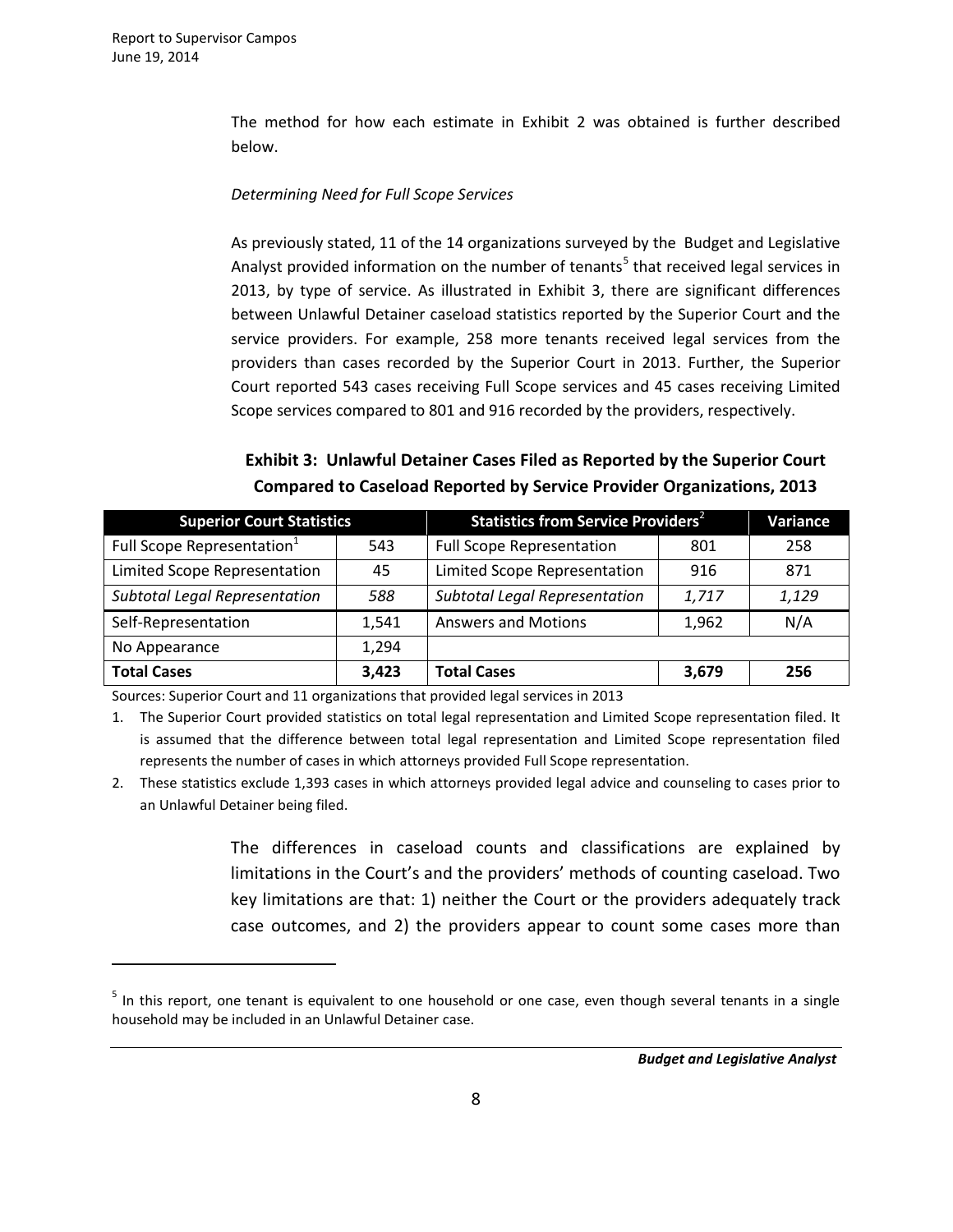once in instances when defendants are represented by more than one provider organization. These limitations can lead to seemingly different conclusions: cases classified as No Appearance by the Superior Court may have actually settled outside of court, and cases classified as Self-represented by the Court, may have received advisory services or assistance preparing an Answer or motions from the providers though their attorneys did not appear on behalf of these defendants in court. Of the 3,423 Unlawful Detainer cases reported by the Superior Court for Calendar Year 2013, the Court reported that 1,541 cases were Selfrepresented cases and that 1,294 were No Appearance. As mentioned, the Court does not track case dispositions but it is likely that many of these cases were settled by the landlord and tenant outside of court and therefore would not require Full Scope services even if the service providers had sufficient staff to provide Full Scope service to all of their clients. The provider organizations do not maintain adequate, consistent outcome data for their clients.

Various reasons were provided by the organizations and the Superior Court for the discrepancies in the number of cases with legal representation:

- Unlawful Detainer cases were resolved prior to when an attorney had to make a court appearance and file documentation with the Court that he or she was providing legal representation.
- Tenant defendants arrived at a settlement conference without legal representation, were subsequently assigned a pro-bono attorney for the day of the settlement conference only (Limited Scope representation), but this form of representation was not captured in the Superior Court's statistics.
- **There are duplications of reported cases among the statistics provided by the** provider organizations because a tenant could have received help with filing an Answer or motions from one service organization then received legal representation for the remainder of the case from another organization.
- The service providers also represent tenants in forums other than the Superior Court, such as before administrative law judges for Section 8 tenants.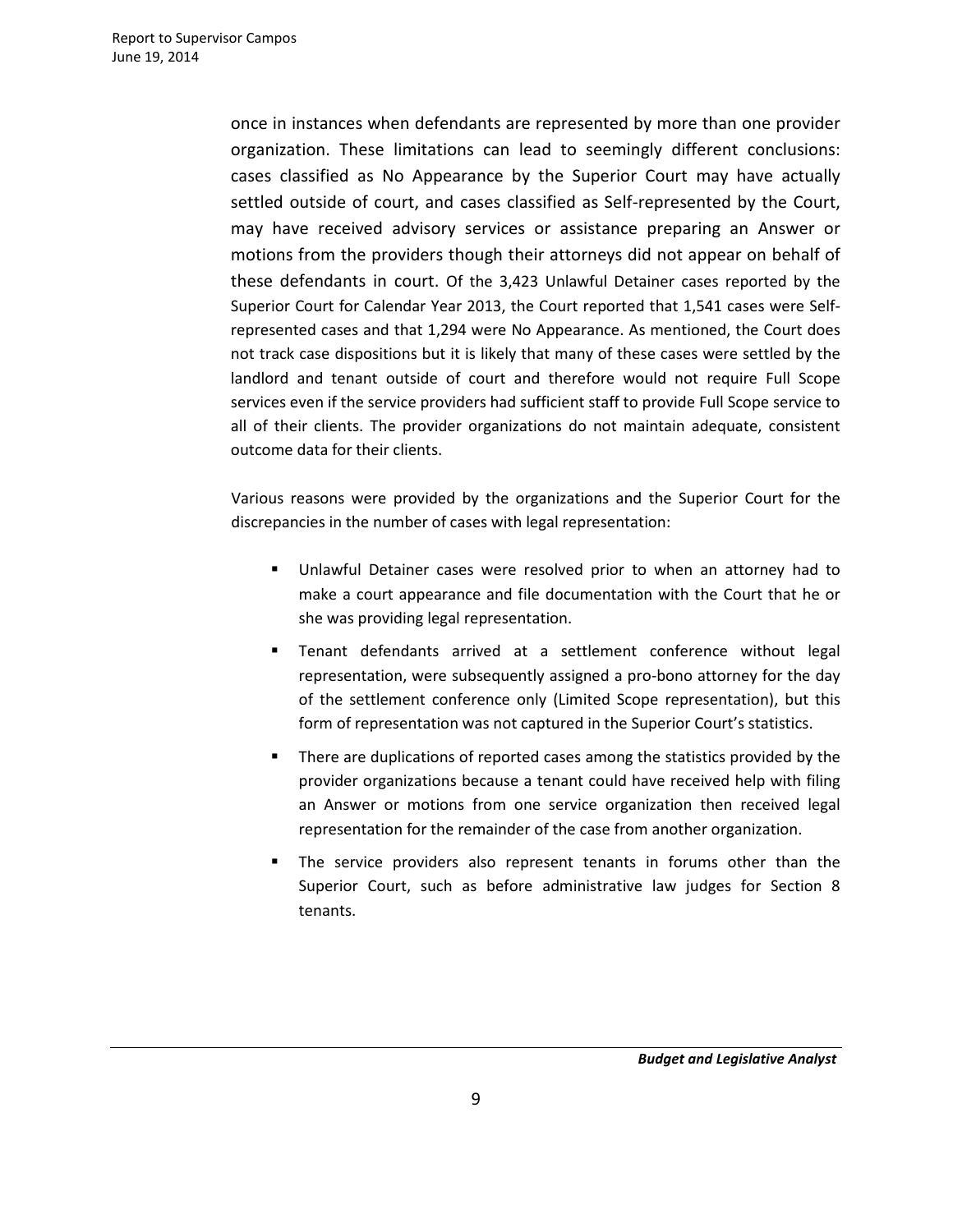$\overline{a}$ 

As a result of these practices, data discrepancies and limitations, the Budget and Legislative Analyst used the  $1,106$  $1,106$  settlement conferences scheduled<sup>6</sup> in 2013 in which the tenant did not have legal representation recorded by the Superior Court as the basis for determining the need for Full Scope services.

#### *Determining Caseload per FTE and Total FTE Needed*

Six organizations provided the Budget and Legislative Analyst with an ideal Full Scope annual caseload per FTE attorney, ranging from 50 – 100 cases per FTE attorney. The median ideal caseload reported by the providers was 62.5 cases per FTE attorney per year. Therefore, the Budget and Legislative Analyst estimates that 17.7 FTE attorneys are needed to provide full scope services for 1,106 cases (1,106 cases divided by 62.5).

### *Estimates of Existing FTE Attorneys Providing Services and Net New Positions Needed*

Several organizations reported using a combination of full-time, part-time, and volunteer attorney staff to provide the following legal services to tenants: 1) advice/counseling, 2) assistance with Answers and motions (without an attorney providing representation at court appearances), 3) Limited Scope representation, and 4) Full Scope representation. Further, several organizations reported that their staff attorneys do not spend 100 percent of their time providing legal services for unlawful detainer/eviction cases.

Using positions, percentage of time, and FTE counts provided by the surveyed providers, the Budget and Legislative Analyst determined that there are 29.2 FTE attorneys providing legal services for Unlawful Detainer cases at the 11 service provider organizations. This estimate is likely an undercount of all tenants receiving legal services due to the following:

 It does not include attorneys that provide services for the three organizations that did not provide responses to the Budget and Legislative Analyst's survey or private attorneys that provide representation paid for by the tenant defendants; and,

<span id="page-9-0"></span> $6$  The Superior Court notes that tenant and landlords may not have attended scheduled conferences due to the matter being resolved outside of the Court.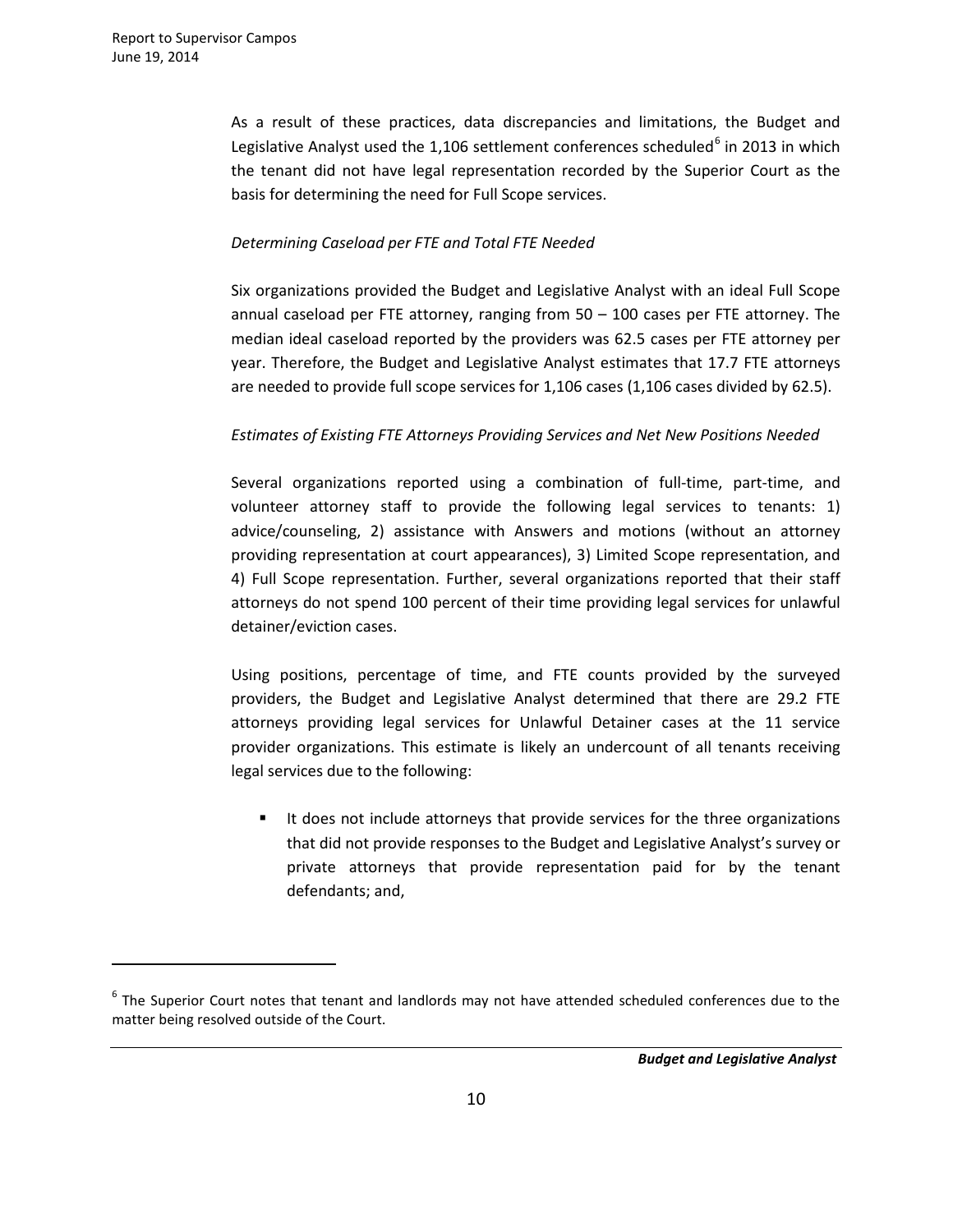Some organizations that responded to the Budget and Legislative Analyst's survey did not provide enough information to determine their volunteer and panel attorney FTE count.

According to the surveyed service providers, the total number of tenants that received Full Scope representation in 2013 was 801. Therefore, the Budget and Legislative Analyst estimates that 12.8 FTE attorneys are currently providing Full Scope services at the 11 provider organizations that responded to the Budget and Legislative Analyst's survey (801 cases divided by an annual caseload of 62.5 cases per attorney = 12.8 attorneys). As shown in Exhibit 3 above, this leaves 16.4 FTE attorneys (29.2 total attorneys less 12.8 providing Full Scope) who are providing less than Full Scope legal services such as advice/counseling, help with preparing Answers and motions, and Limited Scope representation.

Using caseload statistics, FTEs and percentage of time devoted to specific work reported by service providers, the Budget and Legislative Analyst estimates that between 25 and 33 percent of the remaining 16.4 FTE attorneys that currently provide Limited Scope representation, advisory services and assistance with Answers and motions could convert their efforts to Full Scope representation if all organizations were able to provide Full Scope services to all tenants needing that level of service. This translates to between 4.1 and 5.4 existing FTE attorneys that could convert their efforts to providing Full Scope representation (16.4 FTE attorneys x 25 and 33 percent, respectively). The remaining 11 to 12.3 FTE attorney positions could continue to provide advice and counseling and support with filing Answers or motions for cases that do not end up going through full court proceedings.

Because there are 4.1 FTE to 5.4 FTE attorneys currently on staff that would convert their time to Full Scope representation, the Budget and Legislative Analyst estimates that the net FTEs needed to fill existing service gaps is between 12.3 to 13.6 FTE attorneys (17.7 positions needed for the 1,106 additional cases less 5.4 or 4.1 results in a net need for 12.3 or 13.6, respectively).

# **Policy Options**

1. The Board of Supervisors could recommend additional funding to cover a net increase of between 12.3 to 13.6 Full-Time Equivalent attorney positions to enable organizations providing legal services to tenants to provide Full Scope